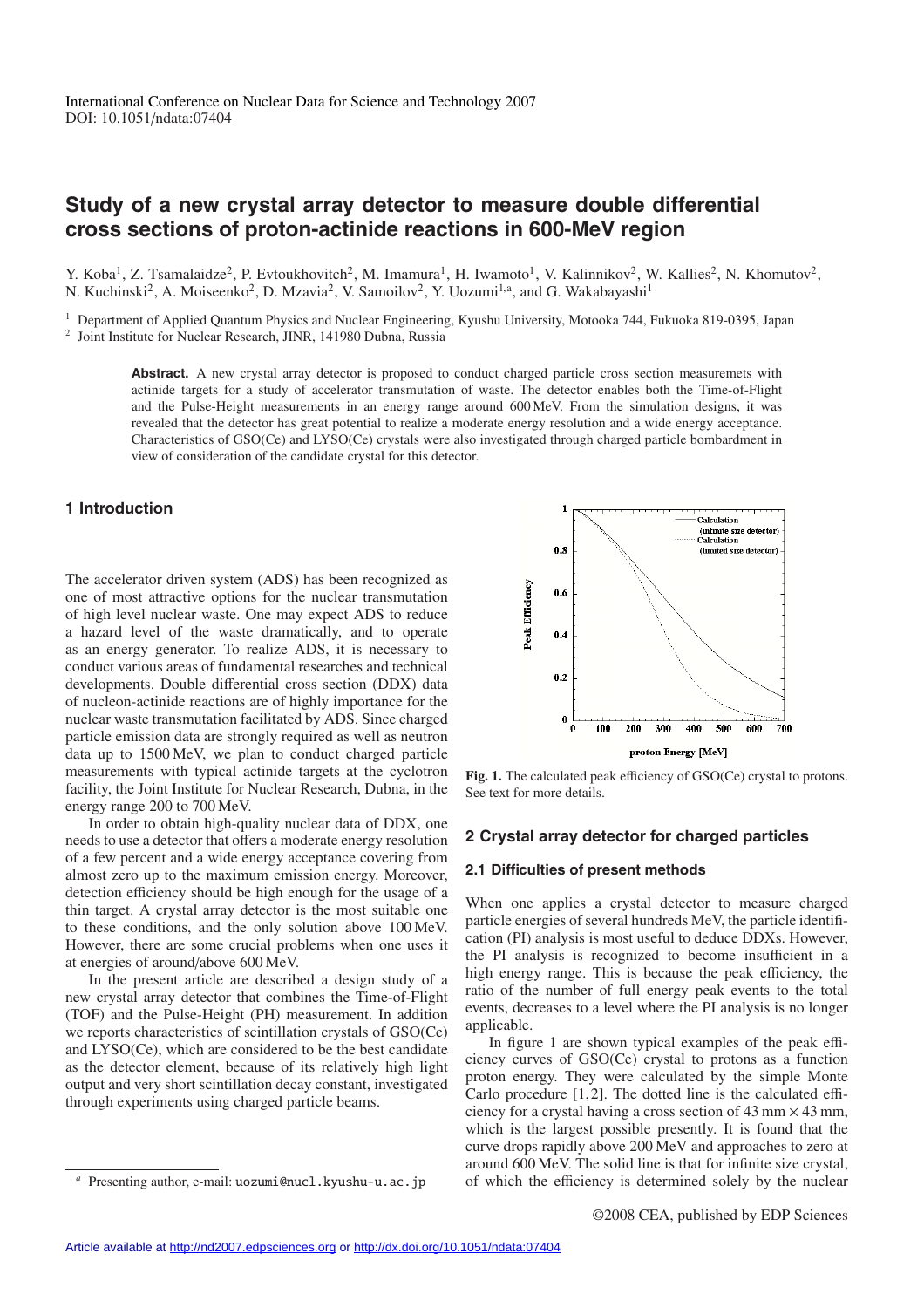

**Fig. 2.** Sketch of the detector concept. The system consists of dE and TOF measurement parts. See text for more details.

reactions and remains to be about 20% at 600 MeV. However, the crystal dimension must be unreasonably large. In addition to this low efficiency, the 2D PI plot which is necessary for the PI analysis is known to scatter widely and obscure at these energies. Thus, it will be concluded that the conventional PI analysis is not very useful in this energy range.

Although there are some alternative options such as the unfolding analysis and the TOF technique, they have also serious difficulties. The unfolding analysis suffers from a large ambiguity when it is applied to continuum energy spectra. Although TOF is effective to detect high energy protons, its efficiency becomes very low due to a long flight path length that leads to an extremely small solid angle and a large portion of beam bunch thinning-out in cyclotrons. Moreover, it is impossible to realize a wide energy acceptance with a long flight path in charged particle measurements under atmosphere.

## **2.2 Proposal of new detector system used in 600-MeV range**

In order to meet the criteria discussed above, we propose a new detector system which enables nuclear data measurement in a 600-MeV range. It utilizes both the pulse height and TOF in proton measurements. As the concept is illustrated briefly in figure 2, it consists from two sections; one is a crystal detector based on the ordinal dE-E method, and the other the TOF section following the crystal.

The crystal detector works as an E detector for low energy protons and an energy degrader for high energy protons. Since low energy protons stop in the crystal, one needs not the beam bunch thinning-out in cyclotron operations. The shorter flight path length, which is realized by the degrader, offers great advantages: the larger solid angle and easy preparation of a vaccum duct to cover the flight section which is essential for charged particle measurements. The detector proposed presently is expected to offer the best characteristics to fulfill required specifications, such as energy resolution and energy acceptance.

## **3 Design study of new detector system**

#### **3.1 Specifications**

Since we have a lot of experiences in this kind of experiment, we decided to determine the specifications by following the



**Fig. 3.** Estimated energy resolutions for TOF as a function of proton energy and degrader (crystal detector) thickness.

parameters optimized in the previous experiments [3–5]. The detector we used had a solid angle of about 1 msr. The energy resolution of GSO(Ce), which was operated for the dE-E method, was 5 to 10%. Furthermore, the peak efficiency of at least 50% was found to be preferable to perform the most reliable PI analysis. Although the deeper crystal results in more loss of particles, the following TOF section benefits from a smaller number of particles. It seems reasonable to determine the crystal depth as to be equivalent with 50% of the peak efficiency.

The basic criteria for the TOF section should come from difficulties in manufacturing and placing a long vacuum line. A one-meter long duct should be reasonable, and an enough area to be installed is available in the planned experimental hall of JINR. Moreover, the spread in time measurement appears also to be reasonable as discussed in the following section.

The specifications targeted in this study are summarized as below:

- **–** energy resolution is 10%,
- **–** solid angle is 1 msr,
- **–** peak efficiency of crystals is at least 50%,
- **–** the fight path is one meter.

#### **3.2 Depth of crystal and peak efficiency**

As found from figure 1, the proton energy range where the peak efficiency approaches 50% is around 300 MeV. The crystal depth needed to stop protons of 300 MeV is about 120 mm. Since the dimension of cubic GSO(Ce) crystals abailable presently is 43 mm in the edge length, two or three crystals must be placed in the front section.

When 600-MeV protons pass through a crystal with this thickness, 32% of protons will be lost due to nuclear reactions as a result of calculation. The survivors can enter the TOF section. It is preferable to decrease the number of particles in view of avoiding interfrences between two particles accidentally appear in the TOF simultaneously. The crystal depth of 86 mm will be the best to fulfill these requirements.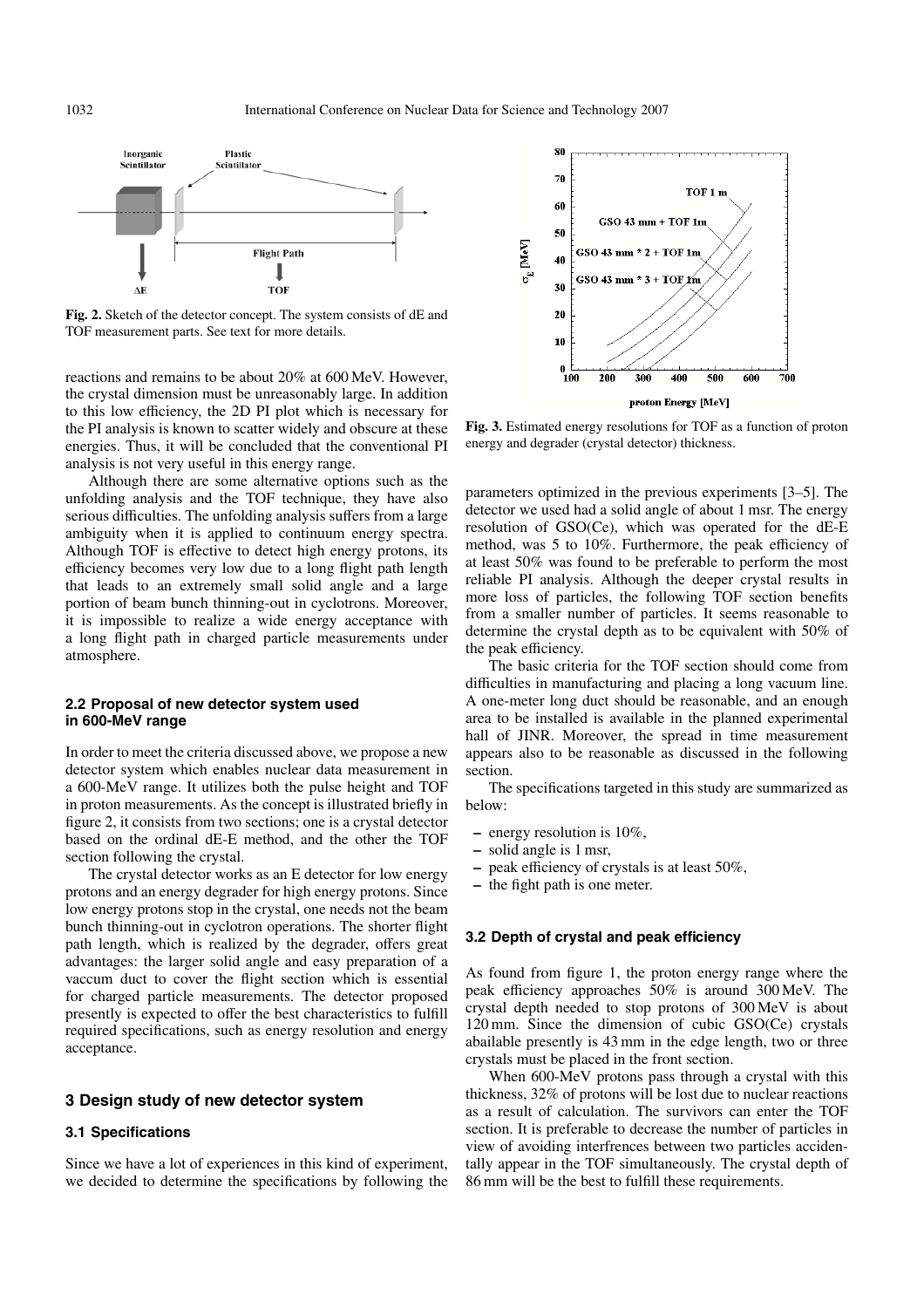

**Fig. 4.** Estimated energy resolution as a function of proton energy compared with/without crystal as energy degrader.



**Fig. 5.** The detector solid angle as function of the flight path length L and the dimension of TOF end detector.

## **3.3 Energy resolution**

The estimated energy resolution in the sole TOF section after crystal is shown in figure 3, as a function of proton energy and the depth of crystal section of 0, 43, 86 and 129 mm. It is apparent that the TOF energy resolution improves as the crystal section becomes deeper. In this case, we have assumed the whole timing resolution to be 100 ps, which could be standard with fast plastic scintillator detectors. A resultant resolution was, for instance, about 30% at 600 MeV. However, we expect to have the better resolution by including additional information from crystal detector in actual measurements.

The advantage of this method is demonstrated in figure 4, which compares the time of flight with/without the degrader crystal under the flight path length of one meter. The effect of crystal degrader is significant, and helps to improve the energy resolution.



**Fig. 6.** The detector arrangement we decided.



Fig. 7. Light output response of GSO(Ce) to <sup>4</sup>He and <sup>12</sup>C [8].

## **3.4 Solid angle and fight path**

The detector solid angle is shown in figure 5 as a function of flight path length, and compared between three different dimensions of square plastic scintillators of 40, 80 and 120 mm on a side. At a flight path of one meter, the solid angle of 1 msr is realized with that of 80 mm.

This plastic cross section is reasonable from view points of manufacturing a vacuum duct and the time spread due to different flight path from the scintillation source to the photocathode in a photomultiplier.

## **3.5 Detector arrangement**

As a result of the above discussion, we decided the detector arrangement as shown in figure 6. The low energy part consists of stacked crystal detectors where the conventional dE-E measurements are made up to 300 MeV.

Protons of energies higher than 300 MeV are measured by the TOF detector. It consists of two plastic scintillators with a one-meter flight path length. The end plastic is a square 80 mm on a side. The expected energy resolution is about 10% for 450 MeV protons.

# **4 Response characteristics of GSO(Ce) and LYSO(Ce) crystals**

Characteristics of inorganic scintillators have been investigated extensively thanks to the development of a variety of crystals and the opening of new application fields. Among the crystals developed in recent days, some of them could be